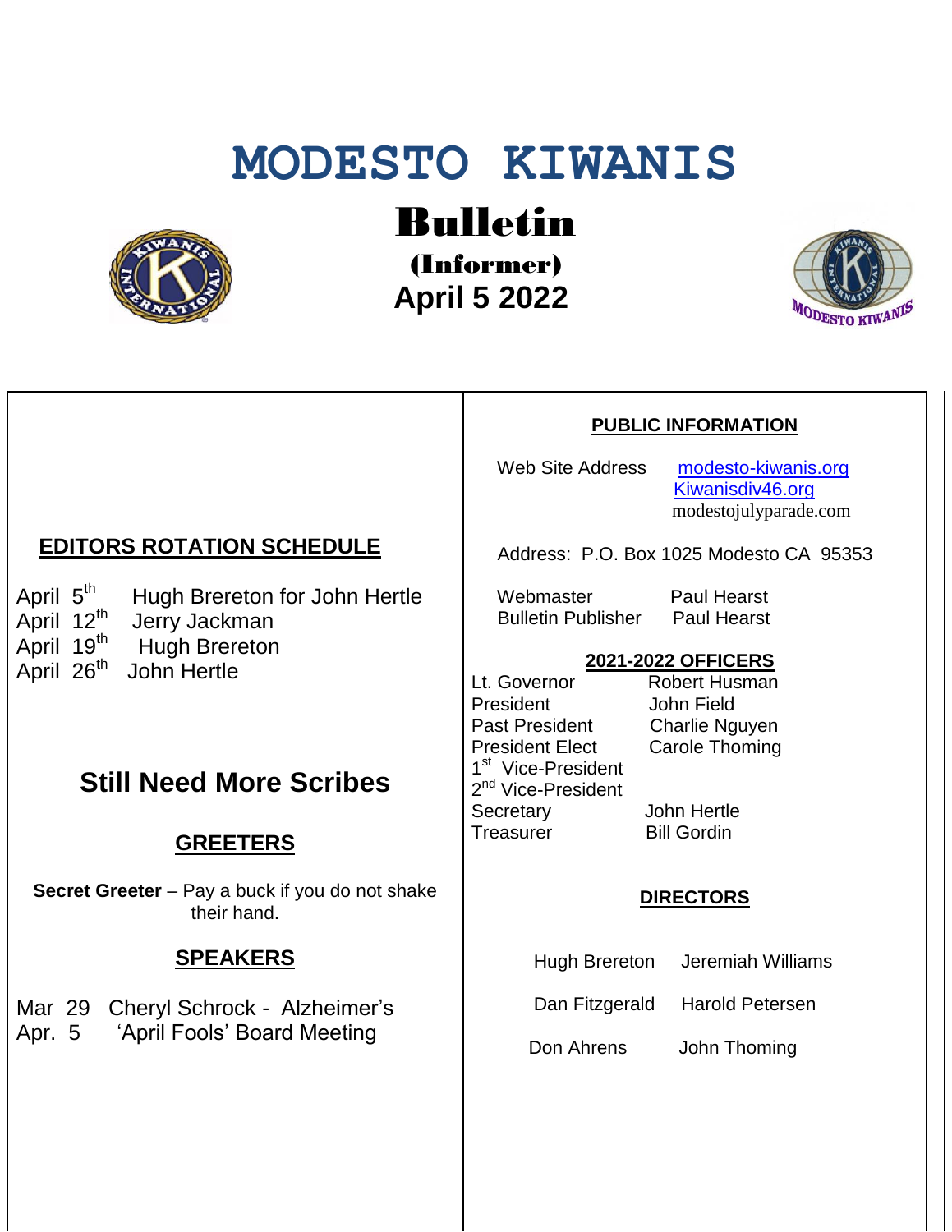1. Pledge: **Harold Petersen** Song: **Jeremiah Williams** Prayer: **Jeremiah Williams**

2. **Don Ahrens** celebrated his very recent birthday with his lady friend at dinner at a good restaurant. He wished for a "good rendition of "Happy Birthday". Sorry **Craig Haupt**: although you do a very good rendition of your version of *happy birthday,* **Don** felt nostalgic and wanted the traditional version, which went well with J**eremiah Williams and Carole Thoming.** Tears were seen to swell in **Don's** eyes; he gets very emotional-**Don** told us that he feels he was given nine lives, and has spent at least four by now. The first was when he took his Honda 450 out, luckily for the first time with a helmet. He was going along a curvy road near San Jose, "a little bit fast" in the hills. But, he saw a driver coming in toward him erratically, so he put the brakes on. DO NOT DO THAT! The other driver swerved off the road, stones and debris were flying, hitting **Don.** This **Don** took as a warning, and he sold the motorcycle within two weeks

3. Scholarship award winners have been chose and are to be given out at the Club meeting on May 10, 2022, with parents invited. They already know the amount of their award. Congratulations to all!

4. **Craig Haupt** gave his story: five years ago on his 1500 Kawasaki bike he wanted to drive to Pismo Beach. Luckily, he stopped at the office to get his Kevlar jacket. A wrong-way driver on a two-lane road came toward him. **Craig** went flying over her hood. He swore that he would never go biking without a companion, and has cut-back alot on the number of his rides since

5. **John Thoming** got a good refund on his cruise, utilizing his "no bad excuse to cancel" in his contract.

6. **Jeremiah Williams** gave two fives for the birthdays of his two daughters, Savannah and Iris. Congratulations to them (and **Jeremiah**)

7. **Craig Haupt**: he went to the cabin and noted one tree had died. So instead of a nice, quiet rest, he cut it down (and "up"), raked the area, and burned debris.